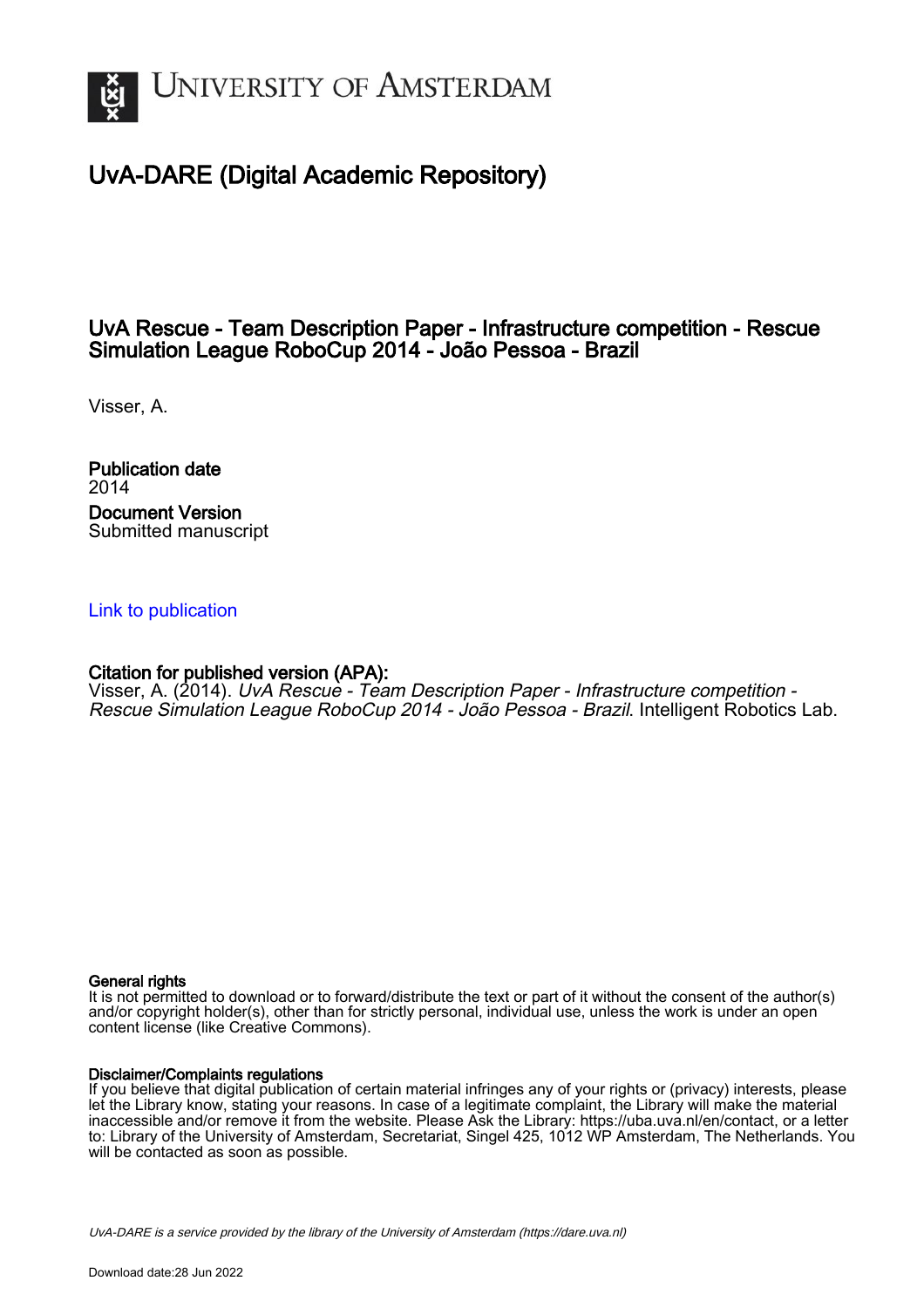## UvA Rescue Team Description Paper Infrastructure competition Rescue Simulation League RoboCup 2014 - João Pessoa - Brazil

Arnoud Visser

#### Universiteit van Amsterdam, Science Park 904, 1098 XH Amsterdam, NL http://www.jointrescueforces.eu

Abstract. The UvA Rescue Team has several innovative ideas to further improve the infrastructure of the RoboCup Rescue Simulation League. Those ideas range from providing USARSim an interface compatible with the RoboCup@Home Simulation, to provide the possibility to specify robots in the URDF format, to create a model for the Ricoh Theta  $360^{\circ}$ camera, to create a model of the omnidirectional robots like the KUKA youBot and to modify the simulator of the Agent competition so that agents receive observations while moving.

#### Introduction

The RoboCup Rescue competitions provide benchmarks for evaluating robot platforms' usability in disaster mitigation. Research groups should demonstrate their ability to deploy a team of robots that explore a devastated area and locate victims.

The RoboCup is moving towards a goal and the benchmarks should become each year more challenging to accommodate the progress made by the teams. The Infrastructure competition allows to demonstrate possible extensions of the benchmark to facilitate those innovations.

The UvA Rescue Team has participates three times before in the Infrastructure competition. In 2010 the simulator of the Virtual Robot competition was extended with a realistic response of laserscanners on smoke; a circumstance which is quite common in disaster situations. The response of the laserscanners was validated in a number of experiments in a training center of the Dutch firebrigade [1]. In 2011 a model of a humanoid robot was introduced in USAR-Sim, which made it possible to model one of the robots in the RoboCup@Home League  $[2]$ . In 2012 a validated flying robot was introduced to USARSim and it was demonstrated that such robot allows to explore a disaster site fast, while creating a visual map of the area [3]. This resulted in winning the Infrastructure award in 2012. Also outside the Infrastructure competition our team contributed to the simulation environment, as described in a document which highlight our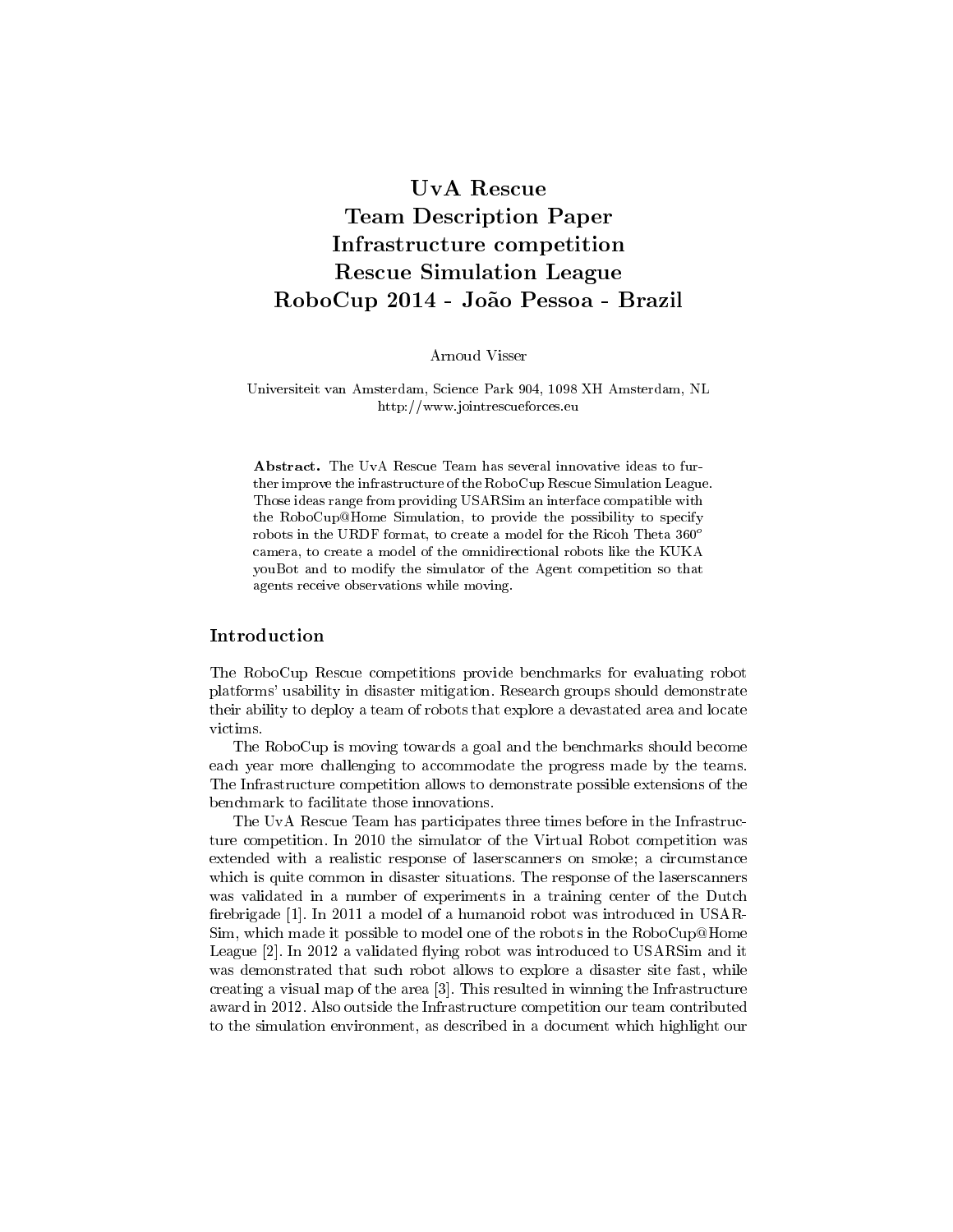contribution up to 2010 [4]. More recent other contributions are for instance the introduction of animations to victims [5, 6], the introduction of model for a radar sensor [7, 8] and the automatic generation of competition maps [9].

## Uniform Robot Description Format

Currently robots inside USARS im are defined in an Unreal Script, the language native to the Unreal Engine. Most other robot simulators make use of the Uniform Robot Description Format (URDF), which allows them to easily exchange models of mobile platforms, robot arms, grippers or sensors. The number of robots supported by USARSim could be easily extended when a tool is developed which could import URDF-models, with the constraint that the models not only should look realistic, but also move realistically. An increase of the number of supported robots in USARSim could also broaden the number of institutes which use (and maintain) this infrastructure.

### Ricoh Theta

Recently Ricoh introduced a new camera with to lenses which gives a  $360^{\circ}$  view of the surroundings. When mounted on a robot, such camera could be used for obstacle avoidance, optical odometry [10], localization and mapping. Creating such a model for such camera with such wide field of view would require to combine six virtual cameras with a field of view of  $90^{\circ}$  (see Fig. 1) and warping their images on a perfect sphere. A comparable effort has been performed for a catadioptric omnidirectional camera with a hyperbolic convex mirror [11].



Fig. 1. The combination of several virtual cameras to get a  $360^{\circ}$  view.

Once you have the image on a sphere, you could use the single effective viewpoint at the center of the sphere to recreate the rectangular image as natively produced by the Ricoh Theta by equirectangular projection (see Fig. 2).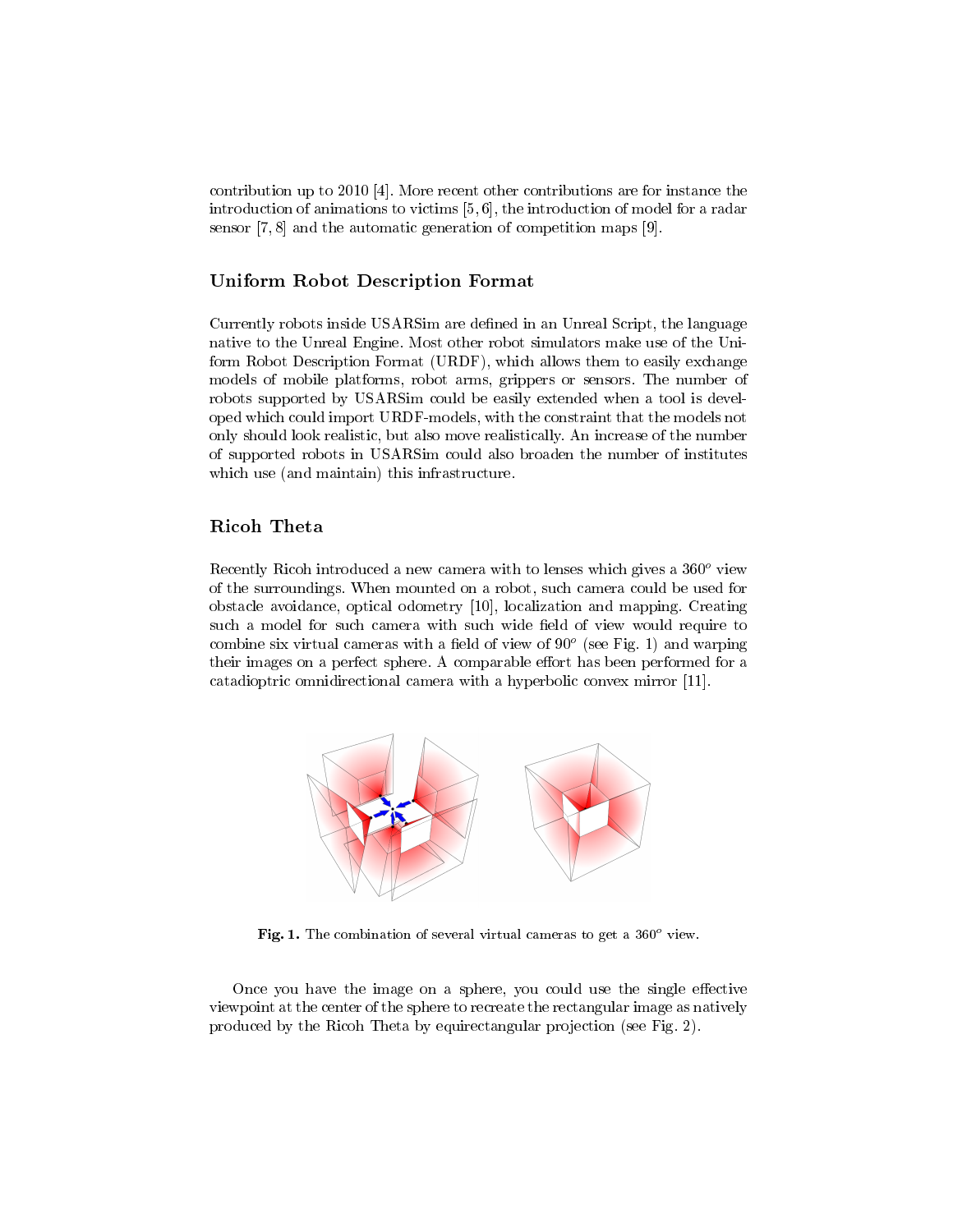

(a) spherical image (b) rectangular image



## RoboCup@Home Simulation

Realistic simulation is important in robotics, because it allows to perform repeatable experiments under controlled circumstances. USARSim is such a realistic simulation environment, based on the gaming engine Unreal Tournament.

The RoboCup@Home competition is a challenge to demonstrate the progress in service robots. Robots have to navigate through a house, manipulate objects and interact with humans. Inamura et al [12] proposed to bring the competition to a higher cognitive level by introducing a simulator to the competition. The simulator environment created by Inamura et al is called SocioIntelliGenesis and is based directly on the Open Dynamics Engine and OpenGL. This environment is well suited to introduce humans as avatar into the simulated robot world, but lacks the perceptual richness which is a characteristic which can be encountered in a real domestic house.

It would be interesting to create a scenario for one of the RoboCup@Home tasks, for instance the Clean Up task, inside USARSim. Next, the interface of USARSim, written in Unreal Code, has to be extended to support the API of the SocioIntelliGenesis environment, which will make the two simulators compatible from a user viewpoint. With the scenario and interface ready it should be possible to demonstrate the effect of additional perceptual richness for a  $RoboCup@Home$ task.

### KUKA youBot

The Universiteit van Amsterdam participates in the KUKA Innovation in Mobile Manipulation Award and in the RoboCup@Work competition with a KUKA youBot [13]. The KUKA youBot consist of an omnidirectional mobile platform with a small robot arm mounted on top of the platform. The platform has omnidirection capabilities thanks to Swedisch wheels; wheels with rollers mounted under an angle of 45o. This concept is not introduced before in USARSim, which implies that the KUKA youBot model could be the predecessor of a whole family of omnidirectional robots.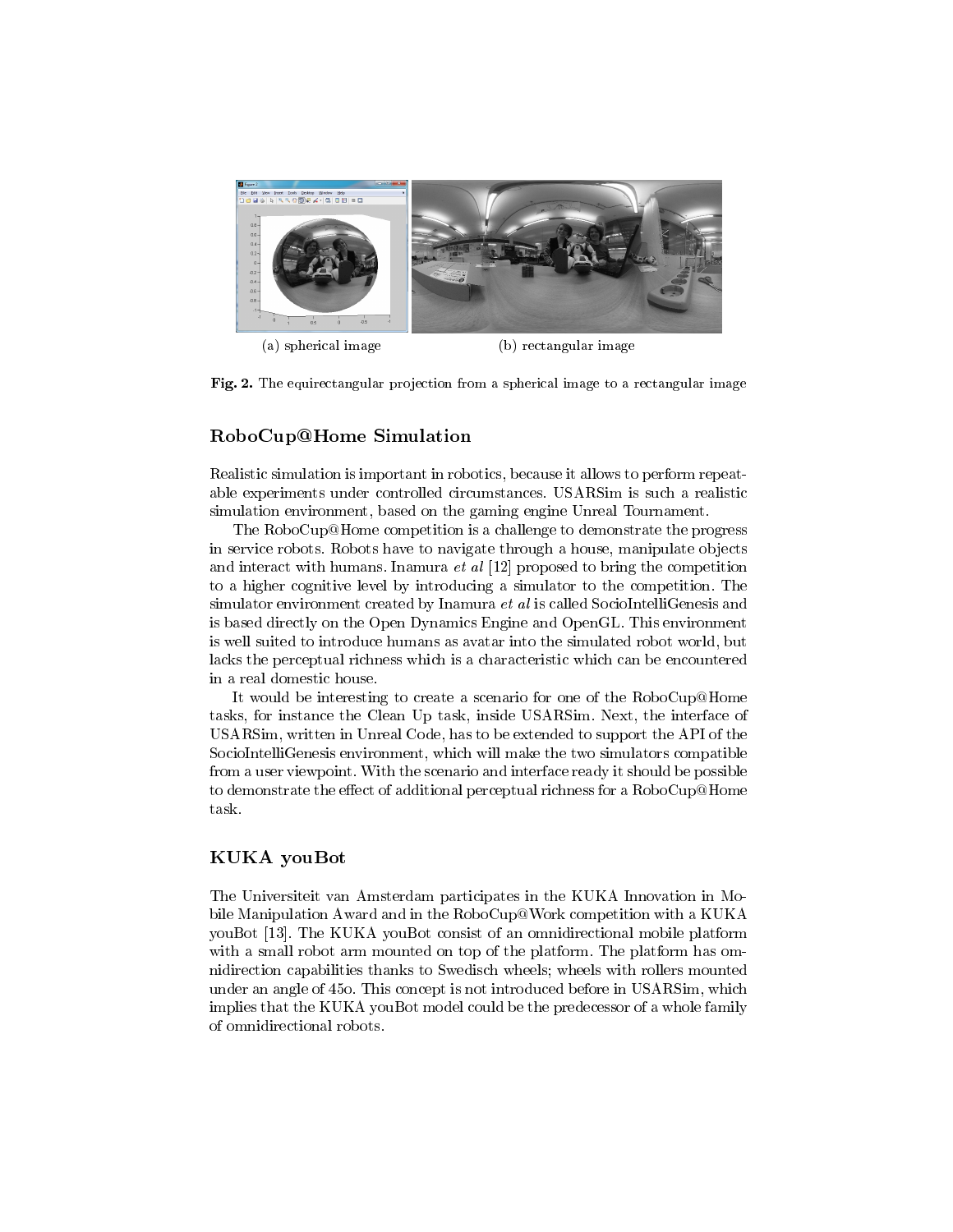

Fig. 3. Impression of the KUKA youBot

The Unreal Code of USARSim has to be extended with the components needed to create a KUKA youBot, including Swedisch wheels. The behavior of these wheels has to be validated by comparing the dynamics in simulation and reality, comparable with previous work [14].

## Observations while moving

Inside the Agent competition the challenge is to mitigate a disaster inside a city with a limited number of agents in a limited amount of time. Typically, the problem has to be solved in 300 timesteps. During such timestep an agent can decide to go to another part of the city, traveling several blocks. The agent only receives observations at its current position, which means that it can pass a burning house or injured civilian without noticing it. Although it is realistic that one is less observant while traveling, obvious clues should be noticed.

The proposal is to extend the simulator of the Agent competition with observations along the route.

## Conclusion

This paper summarizes the plans for improvement of the infrastructure of the Rescue Simulation League by the UvA Rescue Team. Those developments are not only interesting to enable new research opportunities, but also make it possible for cooperations with other RoboCup Leagues.

## References

1. Formsma, O., Dijkshoorn, N., van Noort, S., Visser, A.: Realistic Simulation of Laser Range Finder Behavior in a Smoky Environment. In: RoboCup 2010: Robot Soccer World Cup XIV. Volume 6556 of Lecture Notes on Articial Intelligence series., Heidelberg, Springer (2011) 336-349